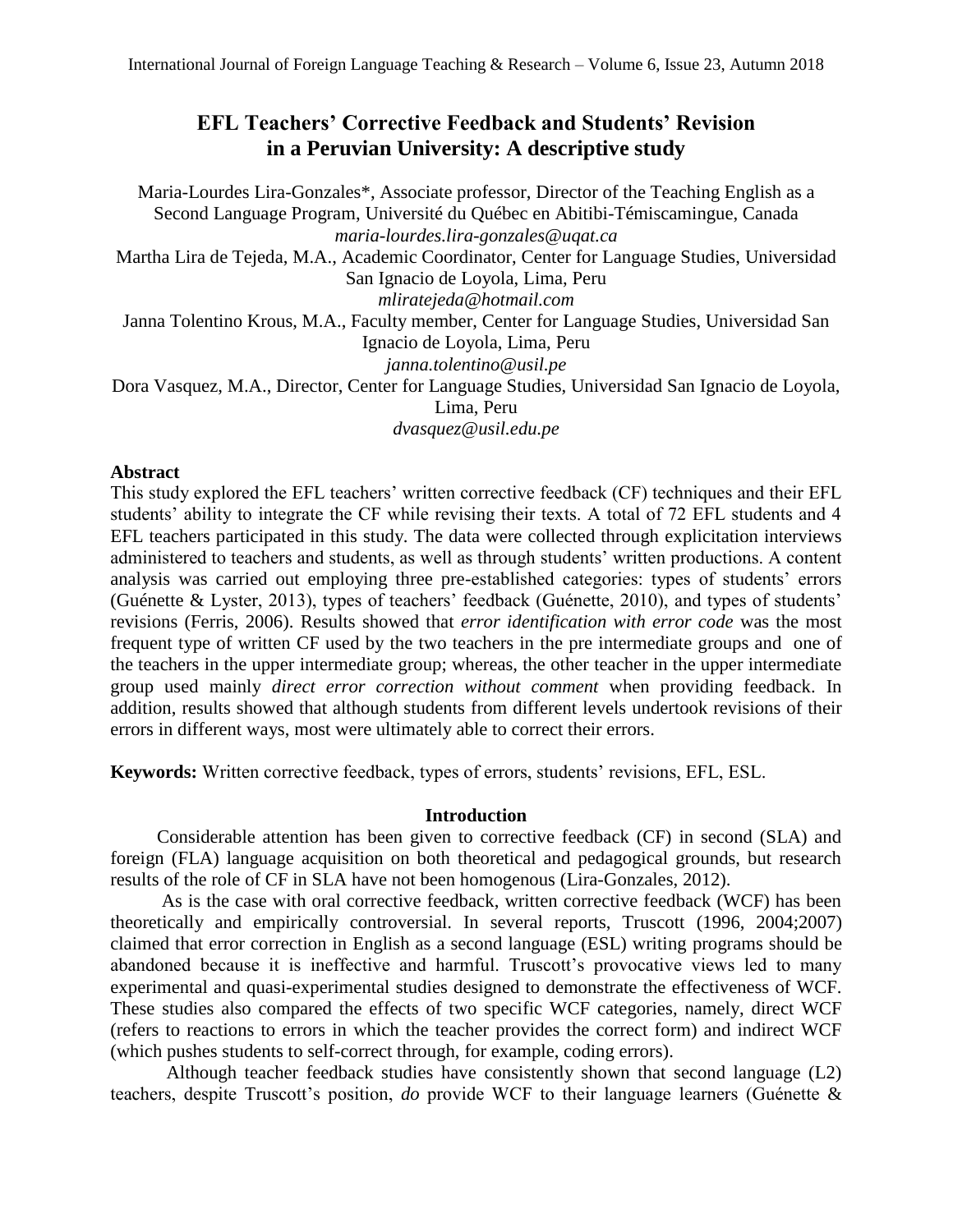Lyster, 2013), these practices have been left relatively unexplored (Furneaux, Paran, & Fairfax, 2007). Furthermore, in WCF literature, unlike in oral CF literature, there is a lack of descriptive research designed to explore how teachers correct errors and how students react to the obtained CF (Ammar, Daigle, & Lefrancois, 2016; Guenette & Lyster, 2013; Lee, 2013).

 To fill the void of empirical evidence concerning WCF usage, the present study seeks to investigate 1) the types of errors made by EFL students at a Peruvian university, 2) how teachers of EFL react to their students' written errors, and 3) how learners use the obtained feedback.

 The results of this investigation seek to inform EFL teachers' CF practices for the benefit of students' learning.

#### **The problem**

 For decades, writing and writing instruction have often been viewed from a learning-towrite perspective, which states that writing should be taught when students' L2 development is sufficiently advanced. Recent research, however, shows that writing has a major role in promoting L2 development; from this writing-to-learn perspective, writing is seen as a tool for language learning (Haeklau, 2002; Manchon, 2009, 2011; Williams, 2012) that allows L2 learners to integrate new knowledge, test hypotheses, and automatize knowledge (Williams, 2012).

 The postulation that CF helps learners revise their texts and, possibly, learn the language, implies that it is important to both understand the place of CF in the EFL classroom and explore the CF practices of EFL teachers. This would also seem to necessitate study of the revision patterns that result from the CF provided by teachers (Ammar et al., 2016; Lira-Gonzales, 2012).

 To fill this gap in the research both in generally, and more specifically, in Peru, the present study sets out to identify the feedback techniques used by teachers to correct their students written productions by examining the resulting revisions.

# **Research Questions**

This study's primary research questions are as follows:

Q1.What are the types of errors made by EFL students in pre-intermediate and upperintermediate classes at a Peruvian university?

Q2. What are the different written corrective feedback techniques used by their EFL teachers?

Q3. How do these EFL students integrate the corrective feedback while revising their texts?

# **Literature Review**

 Corrective feedback is defined as any indication to the learners that their use of the target language (TL) is incorrect (Lightbown & Spada, 2013). In writing, CF on form is concerned with any incorrect grammatical or lexical use of the TL. It is distinguished from feedback on content, which refers to any comment, suggestion, question, or request for clarification, elaboration, or information provided by the teacher as pertaining to the ideas, organization, style, and rhetorical structure of the text (Hyland, 2010). Providing the correct form or structure is a direct correction strategy. Direct corrections may take various forms, including crossing out superfluous words or phrases, inserting missing words, bracketing misplaced words and indicating their proper placement in the sentence, or writing the correct form above the errors, either across it or beside in the margin (Ferris, 2006). Indirect correction strategies, on the other hand, refer to those that teachers use to indicate an error has been made without providing the correct form. There is also a further distinction to be made between coded and uncoded indirect corrections. Coded feedback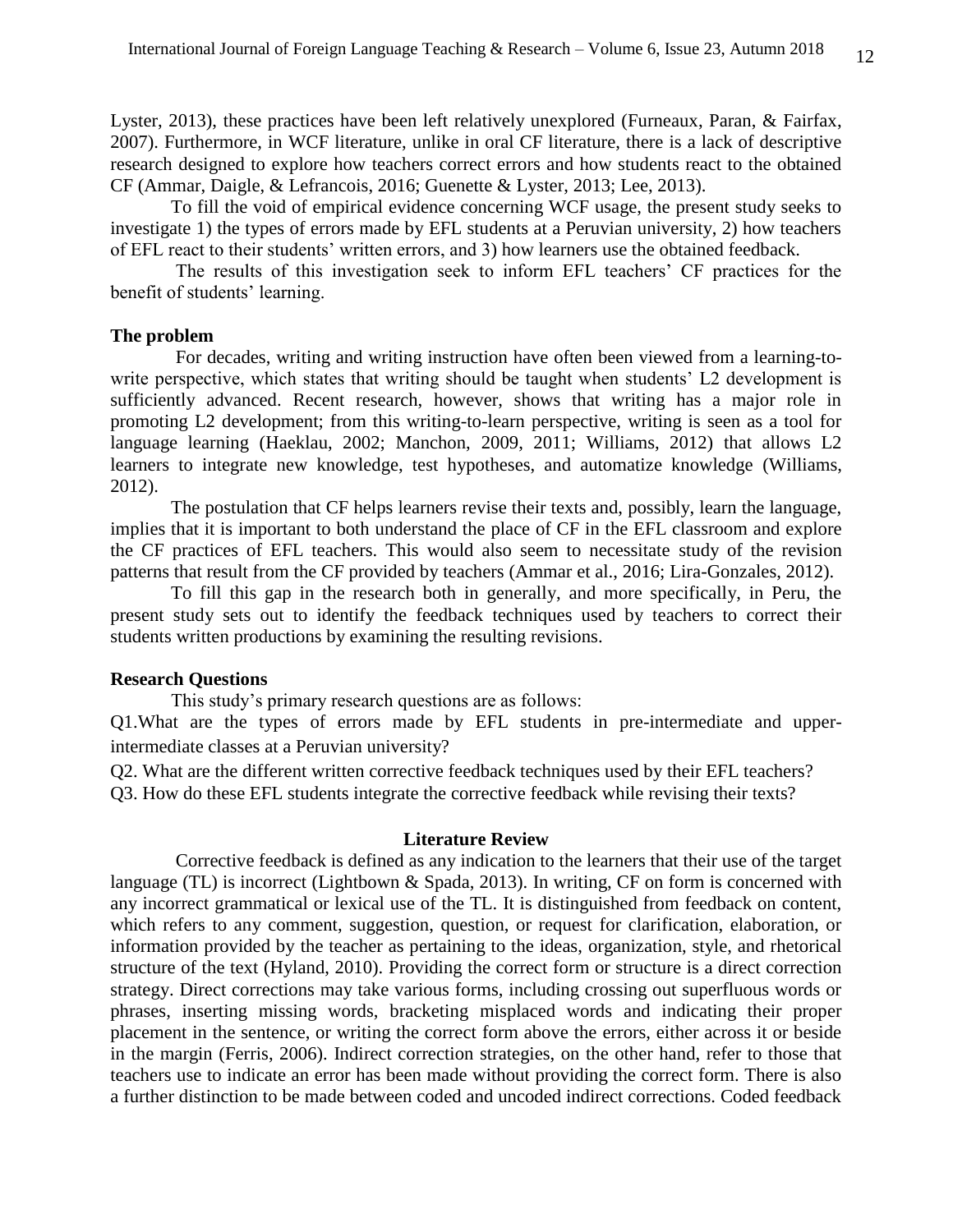is when the teacher indicates the type of error using a code that is known to the learners - for example, *SP* for a spelling error. Uncoded feedback is when the teacher indicates the location of the error using various techniques - such as circling, underlining, inserting arrows, using question marks or counting the number of errors in the margin - but leaves the learner to diagnose the error on their own (Lee, 2013). Ellis (2008) provides a typology of the feedback options available to teachers, in which he establishes a further distinction between indirect uncoded feedback and feedback accompanied by codes or brief grammatical explanations; the latter, he refers to as metalinguistic CF. Advice found in published research on CF has generally pointed to the use of strategies that involve learners in cognitive problem solving, an activity hypothesized to facilitate acquisition (Aljaafreh & Lantolf, 1994; Gass & Selinker, 2001).

 Researchers agree that CF is not a unidimensional practice and that teachers should consider a variety of factors when they provide written feedback (Kormos, 2012), including linguistic variables (such as the category of error: syntax, spelling or lexis), variables specific to the individual learner (such as motivation, aptitude, skill level, learning disabilities and age), and contextual variables (such as L1 or L2) must be taken into account by the teacher when providing written feedback. These same variables are supposed to influence the ability of students to revise their own texts following feedback provision (Ferris, 2006; Hendrickson, 1980). However, few studies have been conducted to empirically validate these statements which, for the most part, remain theoretical (Ferris, 2010; Ortega, 2012).

#### **Method**

 The following section presents information concerning the research methodology of this qualitative descriptive study.

### **Participants and research context**

 The present study was carried out in two pre-intermediate and two upper-intermediate adult EFL classrooms (henceforth PI-1, PI-2, UI-1 and UI-2) at the Universidad San Ignacio de Loyola (USIL), a private, for-profit university in Lima, Peru.

 The English program at USIL involves 4 to 6 hours of classroom instruction and 4 hours of monitored online study each week. There are six proficiency levels ranging from I (beginner) to VI (advanced). USIL has developed a curriculum that includes program-specific optional courses in English, therefore, when students reach English IV, they can pursue bilingual studies. In addition, to graduate from USIL, students are required to pass an international exam that evidences their language proficiency to be equivalent to a B1 in the Common European Framework of Reference for Languages (CEFR).

#### **Number of participants:**

 72 (PI-1, n= 22; PI-2, n=24; UI-1, n=13; UI-2, n=13) students and their respective teachers (n=4) participated in this study.

The students who participated in this study received either 6 (PI) or 4 (UP) hours of instruction, plus 4 hours of monitored online study, each week. The participants were 40 adult females and 32 males aged from 17 to 26. Their proficiency levels were determined in advance by a placement test administered by the institute.

 Of the 72 participating students, 16 were interviewed and videotaped. Each of the four teachers selected 2 high performance and 2 low performance students from their respective groups. The 8 students from PI were aged from 17 to 21. Spanish was reported as the first language (L1) of 7 students, and Quechua for 1, although all 8 reported speaking Spanish at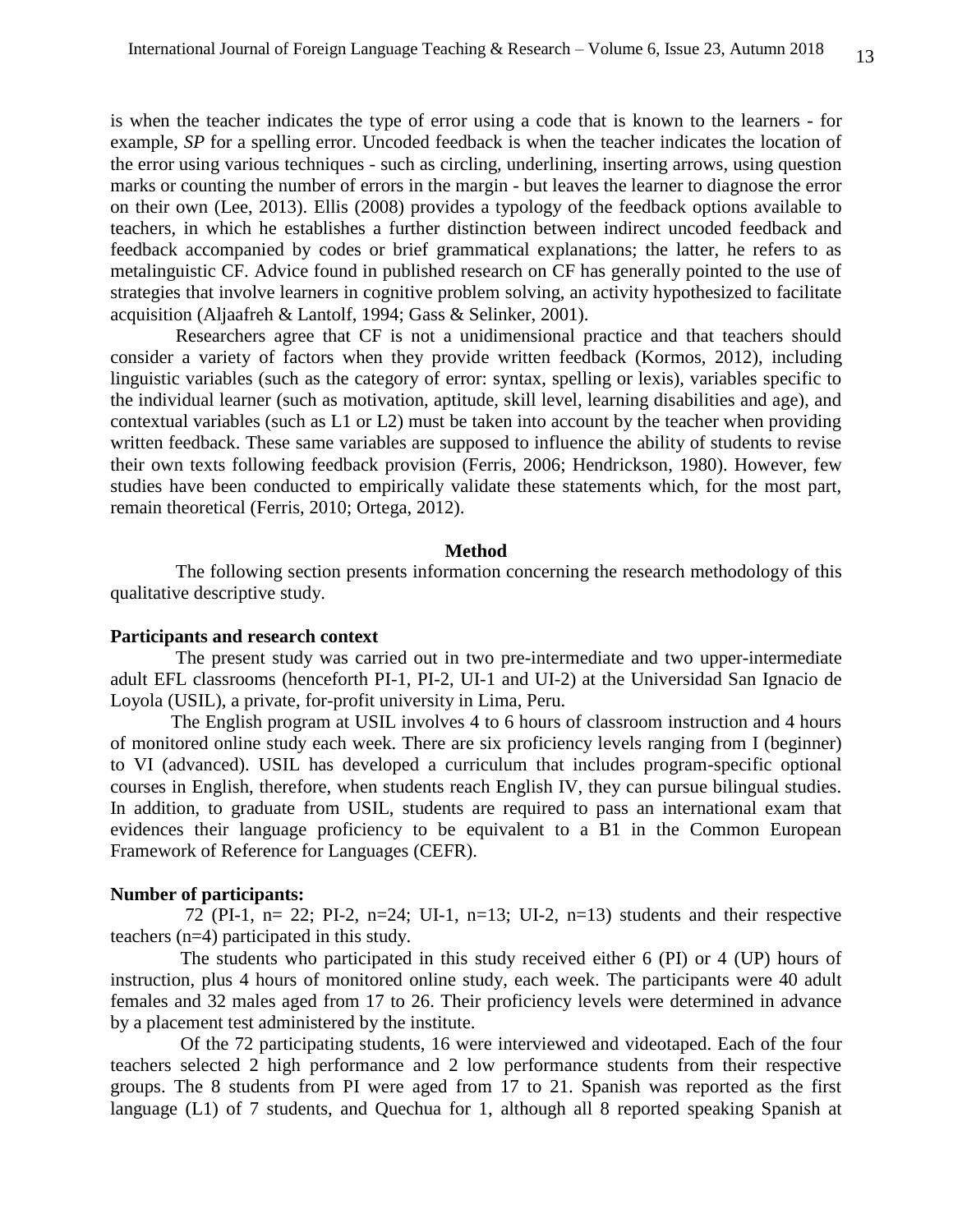home. The 8 students selected from UI were aged between 20 and 26. As with the PI group, Spanish was the reported L1 for 7 students, and Quechua for the other. This individual student was also the sole speaker of Quechua at home; the other 7 reported to speak Spanish.

 The participating teachers were two females and two males aged from 37 to 57. One teacher had 10 years of experience teaching EFL, two had 20 years of experience, and one, 35 years. Regarding professional background, two teachers had completed a *Licenciados en Educación* (Bachelors in Education), one teacher had graduated from college in the United States, and the other held a Masters in TEFL. All four teachers considered Spanish their L1. One teacher had learned English in primary school, two in high school, and one at a language center. Additionally, apart from Spanish and English, one teacher spoke Portuguese (beginner) and one French (pre-intermediate).

#### **Instrumentation and procedure**

#### *Written productions (corrected and revised):*

 Students were asked to produce an initial draft of a text that would receive a teachers' WCF, following which the students were expected to revise the text. Those in the preintermediate group had 30 minutes to write a letter (100 words) to a pen-friend. This task was adapted from the Cambridge Preliminary English Test (PET Writing Part 3). Students from the upper-intermediate group had 60 minutes to write an essay of 140 words about the environment, a task that was adapted from the Cambridge First Certificate in English.

 Both tasks were completed during class, while under the teachers' supervision. Teachers collected the writing tasks and corrected them as they typically would have. In the following class session, students received their written compositions back and were asked to revise them, creating a second draft while taking into consideration the corrections they would receive.

## *Explicitation interviews:*

 An explicitation interview is a form of guided retrospective introspection based on the practice of describing one's past experiences (Vermersch, 2014). In this study, we administered the explicitation interviews to the teachers and students as described below.

The *Student explicitation interview* was adapted from Ammar et al. (2016) and videotaped. Students were able to choose their language of preference (English or Spanish) to answer the interview questions. This interview sought to understand what students do with the teachers' WCF. The interviewer had access to the corrected text and asked for specific examples from it. An example question is "*What is the first thing you do when you receive your text corrected by the teacher?*"

The *teacher explicitation interview* was also adapted from Ammar et al. (2016) and videotaped. The aim of the interview was to understand how teachers provide WCF. As with the students' interviews, the interviewer had the corrected text and asked for specific examples. Teachers answered questions regarding, for example, the frequency of written productions and the stages of students' text productions.

# *Teachers' questionnaire:*

 The teachers' questionnaire elicited the teachers' perceptions and practices regarding WCF. The questionnaire had two sections. The first section presented 32 items which were rated on a 4-point Likert scale (1 = strongly disagree to  $4$  = strongly agree). An example of such an item is "Corrective feedback must be limited to recurring errors." The second section presented a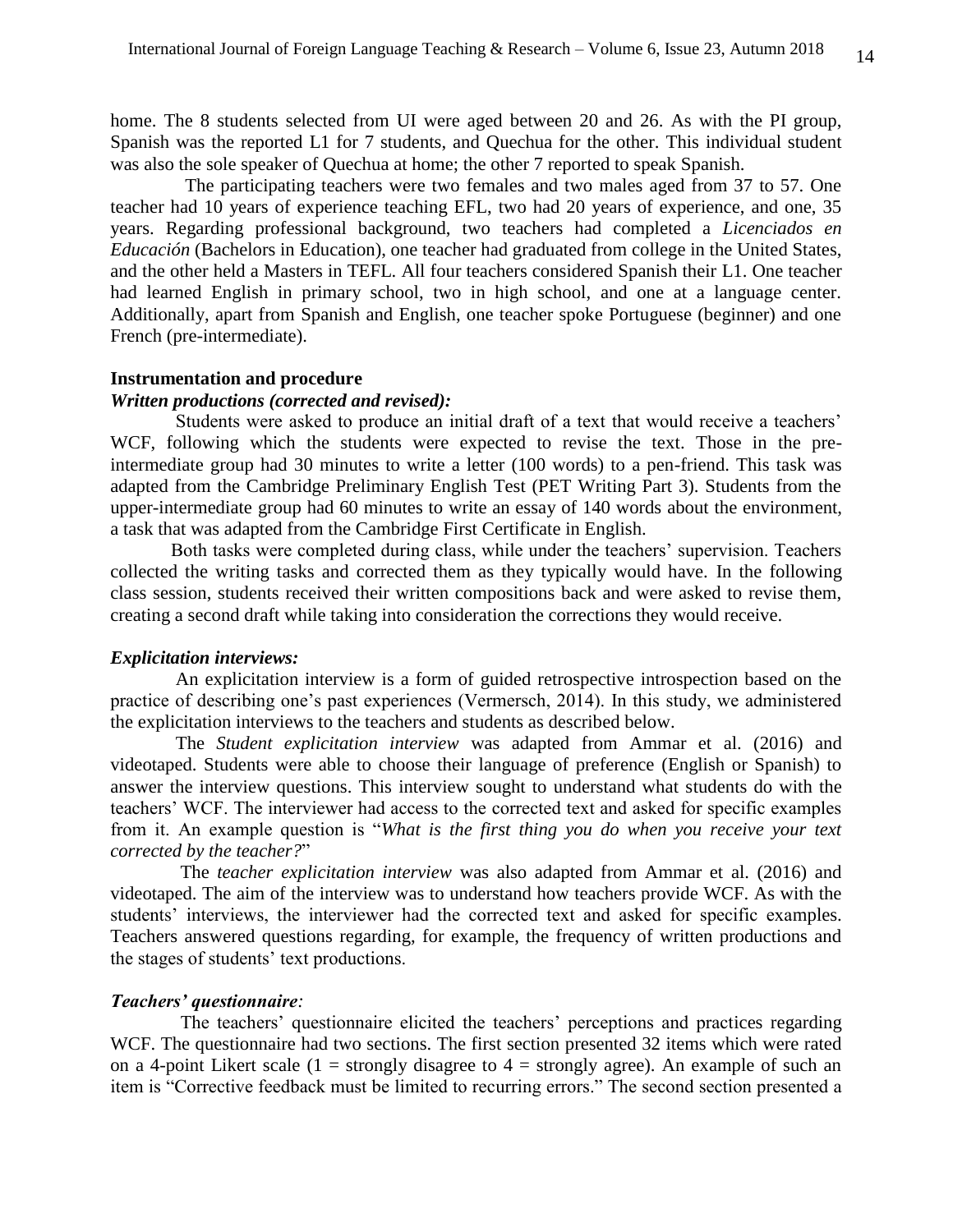student's written production containing 10 errors. Teachers were asked to describe how they would correct each error. An example item is "He go(1) to school everyday in(2) bicycle."

### **Data Analysis**

We adopted a qualitative approach of interpretational content analysis for the written productions, the explicitation interviews, and the questionnaire.

# *Students' written productions*

 Students' written productions were coded according to the following categories: a) *Students' types of errors*, b) *Teachers' types of corrective feedback*, and c) *Students' types of revisions*.

A) *Students' types of errors* were coded using an adapted version of Guénette & Lyster's (2013) typology, as seen below.

| Error category     | Sub category                                          | Code    |
|--------------------|-------------------------------------------------------|---------|
| Determiners        | Missing determiner                                    | Dm      |
|                    | Wrong determiner                                      | Dw      |
| Mechanics          | Punctuation                                           | Mp      |
|                    | Capitalization                                        | Mc      |
| Style              | Use of contraction                                    | Scon    |
|                    | Language register                                     | Slr     |
| First language use | Use of Spanish word                                   | F1      |
| Noun endings       | Singular/plural (i.e., we have one sisters)           | NEs/p   |
|                    | Plural/singular (i.e., we are three sister)           | Nep/s   |
| Prepositions       | Wrong preposition                                     | $P_{W}$ |
|                    | Missing preposition                                   | Pm      |
|                    | Extra preposition                                     | Pe      |
| Spelling           | Incorrect spelling                                    | Sp      |
| Sentence structure | Grammatical arrangement of words                      | SS      |
| Verbs              | Problems with verb forms                              | Vf      |
|                    | Problems with verb tenses                             | Vt      |
| Word choice        | Lexical choice (i.e., raining cats and rats<br>[dogs] | WChL    |
|                    | Word form ( <i>i.e.</i> , exciting vs. excited)       | WchF    |
| Missing word       |                                                       | Mw      |
|                    |                                                       |         |

B) *Teachers' types of corrective feedback* were coded using the error correction categories in Guénette (2009), which follow.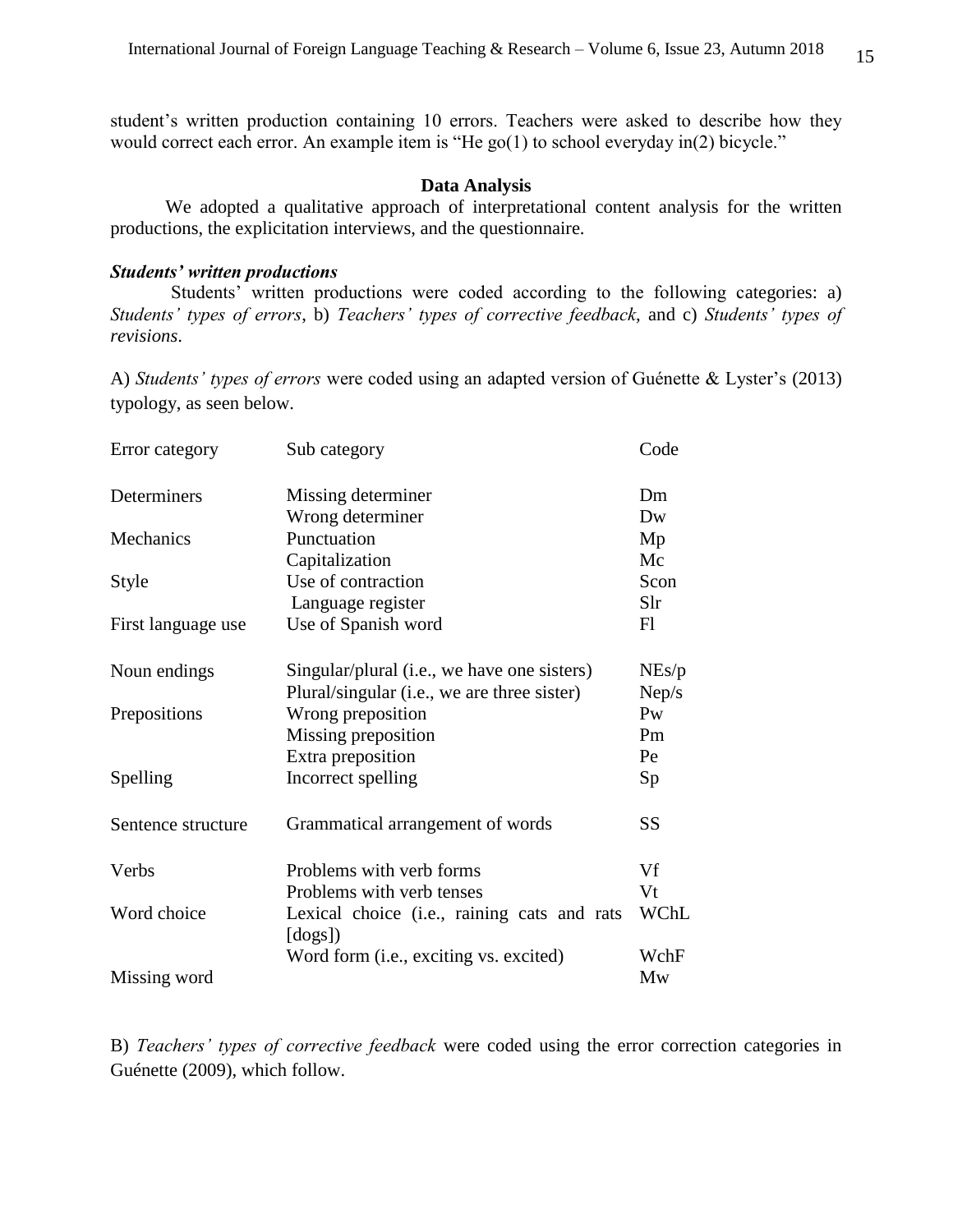Clarification requests (CR), where the teacher asks a genuine question because they do not understand what the student means.

 Direct error correction without comment, including complete rewrites (DC). Correct form is provided.

 Direct error correction with metalinguistic explanations next to the error, either in a commentary bubble or outside of text (DCw/c). Correct form is provided.

 Indirect error identification (ICU), where the error is underlined, highlighted, or coloured differently. Correct form is not provided.

 Indirect error identification with error code or type of error spelled out (ICC), either in the text or on a correction chart. Correct form is not provided.

 Error identification with comment, question or explanations next to the error, in a commentary bubble or outside of text (ICw/c). Correct form is not provided.

C) *Students' types of revisions* were analysed using the following categories from Ferris(2006).

Error corrected: Error corrected as per teacher's marking.

Incorrect change: Change was made, but incorrectly.

No change: No response to the correction was apparent.

Deleted text: Student removed the marked text rather than attempting correction.

 Substitution, correct: Student invented an appropriate correction that was not suggested by the teacher's marking.

 Substitution, incorrect: Student incorrectly made a change that was not suggested by the teacher's marking.

 Teacher-induced error: Incomplete or misleading teacher marking caused the student error.

 Averted erroneous teacher marking: Student corrected the error despite incomplete or erroneous teacher marking.

The teachers' and students' explicitation interviews were videotaped, transcribed and analyzed using the error correction categories in Guénette (2009) for the teachers and the categories from Ferris (2006) for the students.

#### **Results and Discussion**

The first research question sought to identify the types of errors made by EFL students in pre-intermediate and upper-intermediate classes at a Peruvian university.

Figure 1 shows the percentage distribution of the types of errors made by the EFL students.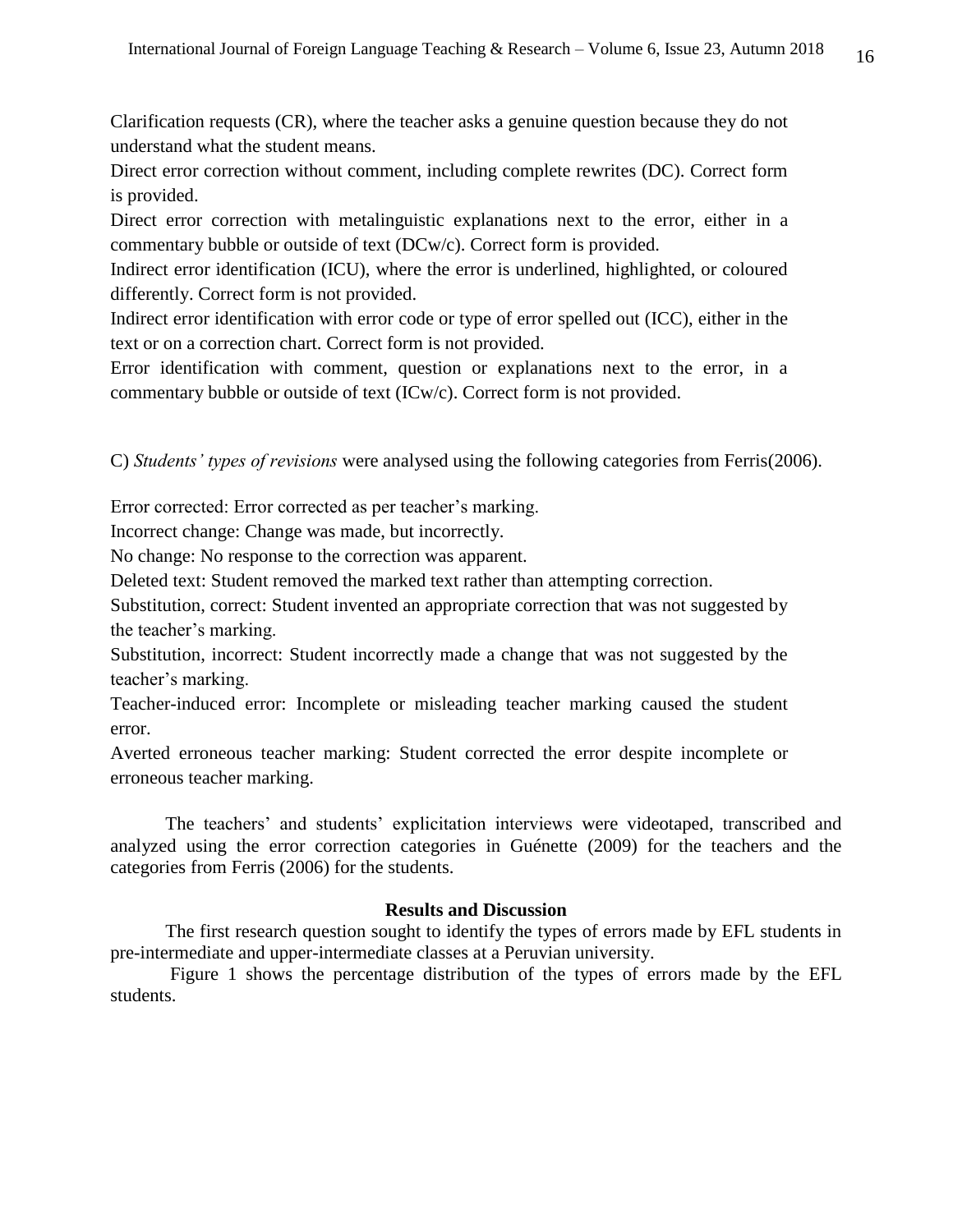

**Figure 1.** *Type of Errors Made by EFL Students in Pre-intermediate (PI) and Upper Intermediate (UI) Classes*

As Figure 1 indicates, the most common type of error in both groups is sentence structure  $(PI = 16\%; UI = 17\%;$ ; that is, errors related to the grammatical arrangement of words. One UI student mentioned that he found arranging words coherently into sentences was challenging: "*traté de que tenga coherencia o que tenga coherencia más que todo con la oración pero sin embargo no habia sido correcta."* Another student in the same group reported feeling that thinking in Spanish, his L1, interfered with using appropriate sentence structure in English: *"a mi me parecen más difícil pues porque como me dice la profesora es por que yo pienso en español y no debería."* A PI student also reported on the intereference of Spanish with the grammatical arrangement of words, specifically when forming questions,which arestructured differently in English than in Spanish: "*porque osea en español y en inglés son un poco diferentes ¿no? Hay algunas palabras, por ejemplo el adjetivo, y todas esas cosas que van diferente.*"

Not only was sentence structure the most common error made by both groups, it was also one of the most difficult types of errors to correct, according to the teachers participating in the study. One UI teacher quoted that "the most difficult mistakes are syntax and logic. Sometimes even the connectors do not follow a logical order and those are difficult to correct (because) there is a whole sentence, one or two lines that are not clear. So what I do is I try to understand what's going on, what they want to say and I write what I think they are trying to say with a question mark, so they can tell me later or I make them think of this."

Spelling was the second and third most common type of error for the PI (15%) and UI (13%) groups, respectively, but contrary to the findings for sentence structure, students reported it to be one of the easiest types of errors to correct. One UI student stated in the interview that spelling errors were easy to correct because there was only one possible answer: *"spelling es más sencillo porque digamos que hay una sola respuesta".* Another student from the PI group mentioned that spelling errors are easy to correct because they are primarily concerned with memorization; "spelling por que es memoria simplemente." Three of the four teachers participating in this study also agreed that spellings mistakes were easy to correct since, as one PI teacher put it, "you just underline or circle and they will notice that there is a mistake there."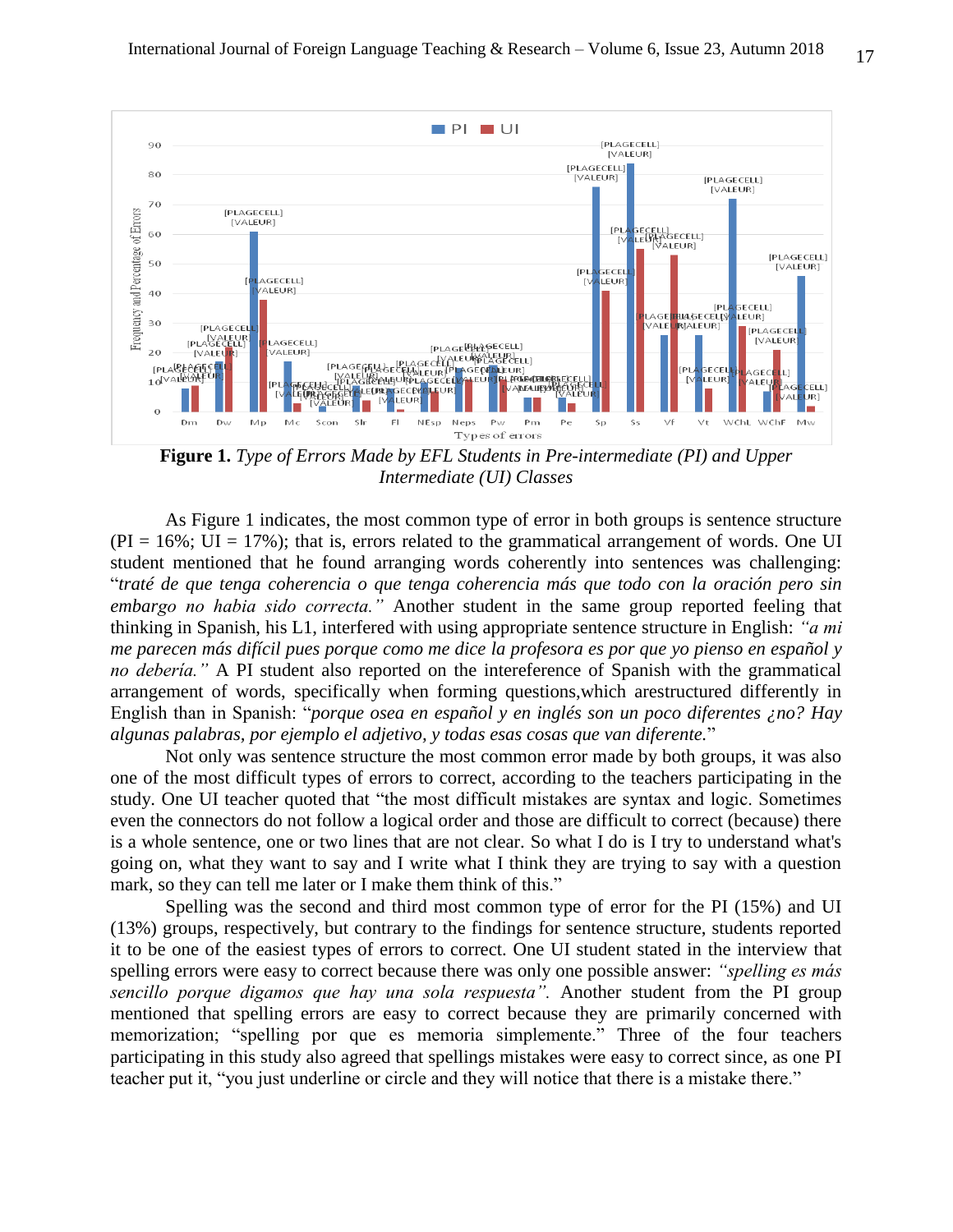

The second research question referenced the different WCF techniques used by the participating EFL teachers.

**Figure 2.** *Types of Teachers' Corrective Feedback*

Figure 2 shows that error identification with error code was the most frequent type of WCF used by both PI teachers (60% and 71%, respectively) and the UI-1 teacher (49%). The UI-2 teacher, however, mainly used direct error correction without comment, including complete rewrites (53%), followed by error identification with error code (39%).

Two teachers that predominately used indirect error identification with error code or type of error spelled out mentioned during the interview that they explained and used a code list with their students. The PI-1 teacher reported that students were "given a list with a set of codes with a specific meaning to avoid misunderstanding," where "the idea is that students themselves go over their mistakes and come up with a second version." The PI-2 teacher mentioned that she "showed them the editing codes and then the students received the letter, then they look at the symbol and they revise the letter." On the other hand, UI-1 reported that he did not use "very complicated codes; usually faces... and marks, like question marks."

According to Ammar et al. (2016), the problem with encoding learners' mistakes is that learners still do not know where the error originated from and what rules applies in its respective category (syntax, grammar, spelling, etc.). In addition, they claim that indirect written feedback using codes is frequently misunderstood and fails to generate revisions.

During the interviews, students reported having different views concerning the use of codes. Some, for example, claimed that they did not know what the codes meant; "*cuando ponen por ejemplo ww… no lo entiendo mucho y no sé qué significa*" (UI student), and *"no sabía a primera vista que significa solamente el simbolito que era que faltaba una palabra*" (PI student). Others claimed to have learned more when the teacher used codes; "*aprendo más cuando la profesora me pone los códigos o las letras"* (PI student), and "*los códigos ten ayuda para saber exactamente lo que está mal*" (UI student).

As previously noted, one UI teacher most frequently used direct error correction without comment, including complete rewrites, followed by indirect error identification with error code.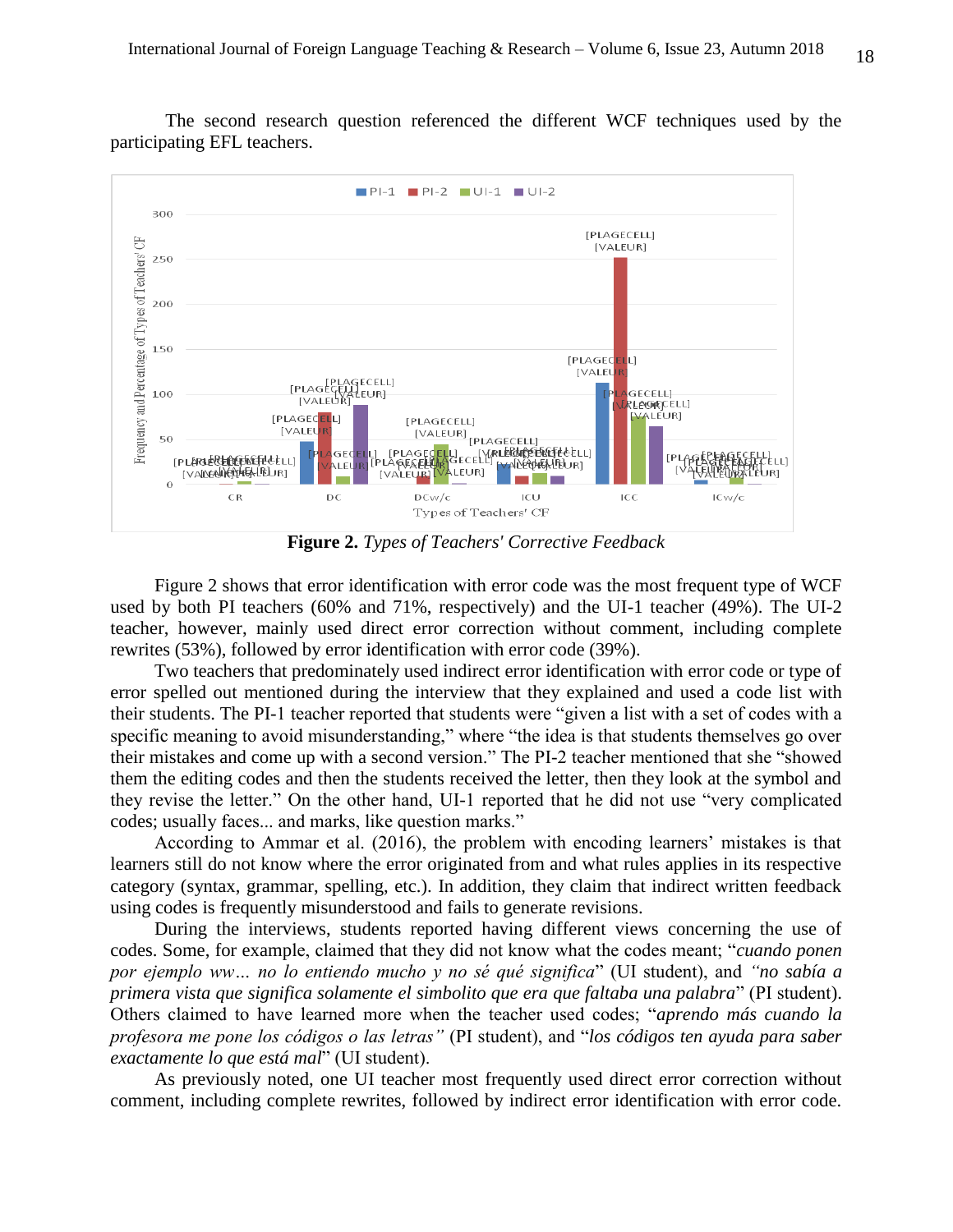This particular finding aligns with those from Lee (2004), who reported that more than half the errors identified by secondary-level EFL teachers were corrected directly, and the only indirect feedback strategy used was to indicate the location of errors with codes. In the same vein, Furneaux et al. (2007) examined the feedback practices of EFL teachers in secondary schools from five countries and found that teachers responded to learner errors mostly through direct corrections.

Guénette and Lyster (2013) found that more than 70% of all errors flagged by the teachers participating in their study were treated through direct corrections. According to them, teachers may use direct corrections to ensure that their students benefit from the CF because "it provides a model of what is accurate in the L2" (p. 147). The teachers who participated in their study reported that if learners were unaware of their errors or unable to detect them, precious learning time would need to be wasted using indirect coded and uncoded corrections. In this vein, a PI-1 student participating in the present study reported that she preferred that the teacher used direct correction, because otherwise she did not understand what was wrong: *"pero prefería que la escriba siempre por que aqui no hay ninguna letra que me diga que esta bien o esta mal."*

Nevertheless, providing the learners with the correct form does not necessarily help them understand the underlying linguistic system. Ammar et al. (2016) encourage the use of direct CF for only those errors derived from notions which have not yet been taught, in order to introduce learners to the new forms for the first time. Once the learner has been exposed to the target form, indirect CF should be used in order to favour access to it, as it will likely have already been internalized, facilitating the transformation of declarative to procedural knowledge.

The third research question asks how the EFL students participating in this study integrate the CF they receive from their teachers.



**Figure 3.** *Types of Students' Revision*

Figure 3 shows that students from different levels revised their errors in different ways. Most were able to correct their errors (UI-1 = 71%, PI-2 = 69%, PI-1 = 66%, UI-2 = 61%). The results obtained here align with Ferris (2006) in the prevalence of errors corrected in the revised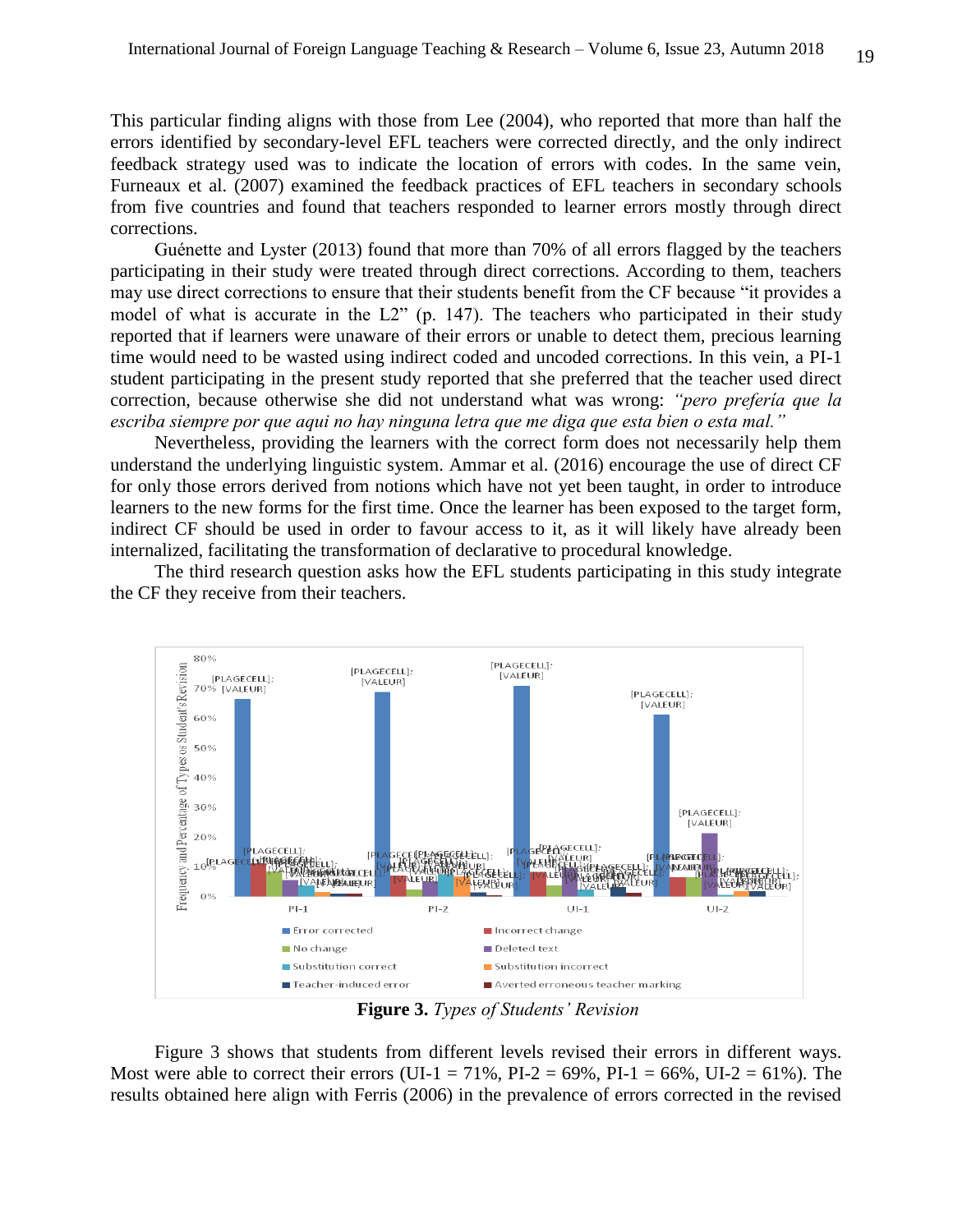composition (80%, in her study). Ferris's results, like those here, suggest that WCF is effective in helping students eliminate errors in subsequent drafts of their writing.

During the explication interviews, participating students in both groups (PI and UI) reported that the WCF provided by their teachers was useful. One PI student mentioned that it gave him "confidence to continue studying," while another from the same group stated that WCF encouraged him "to keep on improving." In addition, one PI student mentioned that WCF was useful because it helped her to "write better," while another student from that group stated that he "realized what the problems were" and that he could not only correct his mistakes, but when he wrote the final version of the text, he would be "careful not to make the same mistake." Similarly, one UI student mentioned that receiving WCF was useful because he realized he had "to be more careful when writing." A final UI student mentioned that the WCF she received from her teacher helped her "to improve" and have a clearer idea of her English proficiency level.

Although the positive comments from the students during the interviews show that CF helps students correct their errors in second drafts, they do not necessarily tell us whether students are able to use these corrections in new pieces of writing (Truscott, 1996). Corrections can only work if the learners notice and process them, and there is limited research that addresses the question of whether students benefit more from simply attending to the corrections or by using them to make revisions. Guenette (2013), for example, argued that students "have to notice the feedback and be given ample opportunities to apply the corrections" (p. 52), whereas Ellis (2008) claimed that "students may succeed in noticing corrections even if they are not required to revise their writing" (p. 106).

Although no study has yielded definitive answers thus far, Chandler (2009) states that there is a crucially determinant cause-effect relationship between students' errors correction in redrafts, SLA, and having students do something more with the error correction besides simply acknowledging its receipt. Indeed, if students are not required to carry out any revisions after receiving corrections, they might simply ignore them.

#### **Conclusion**

 The results presented in this article respond to the following three research questions: (1) What are the types of errors made by EFL students in pre-intermediate and upper-intermediate classes at a Peruvian university? (2) What are the different WCF techniques used by EFL teachers? (3) How do these EFL students integrate the corrective feedback while revising their texts?

The findings show that the most common type of error in both the pre-intermediate and upper-intermediate groups concerned sentence structure (that is, errors related to the grammatical arrangement of words). Sentence structure was not only the most common error made by students in both groups, but also one of the most difficult types of errors to correct, according to the participating teachers.

As for the different WCF techniques used by the EFL teachers, results show error identification with error code to be the most frequent WCF used by both PI teachers and the UI-1 teacher. However, the UI-2 teacher mainly used direct error correction without comment, including complete rewrites, followed by error identification with error code. In the present study, the advantages and disadvantages of the different types of CF have been discussed in light of other studies, underlining the importance of using strategies that involve learners in cognitive problem solving, such as providing direct CF with metalinguistic cues.

With reference to the way the participating EFL students integrated the CF while revising their texts, the present study found that although students from different levels revised their errors in different ways, most of them in every group were able to correct their errors. Even if students'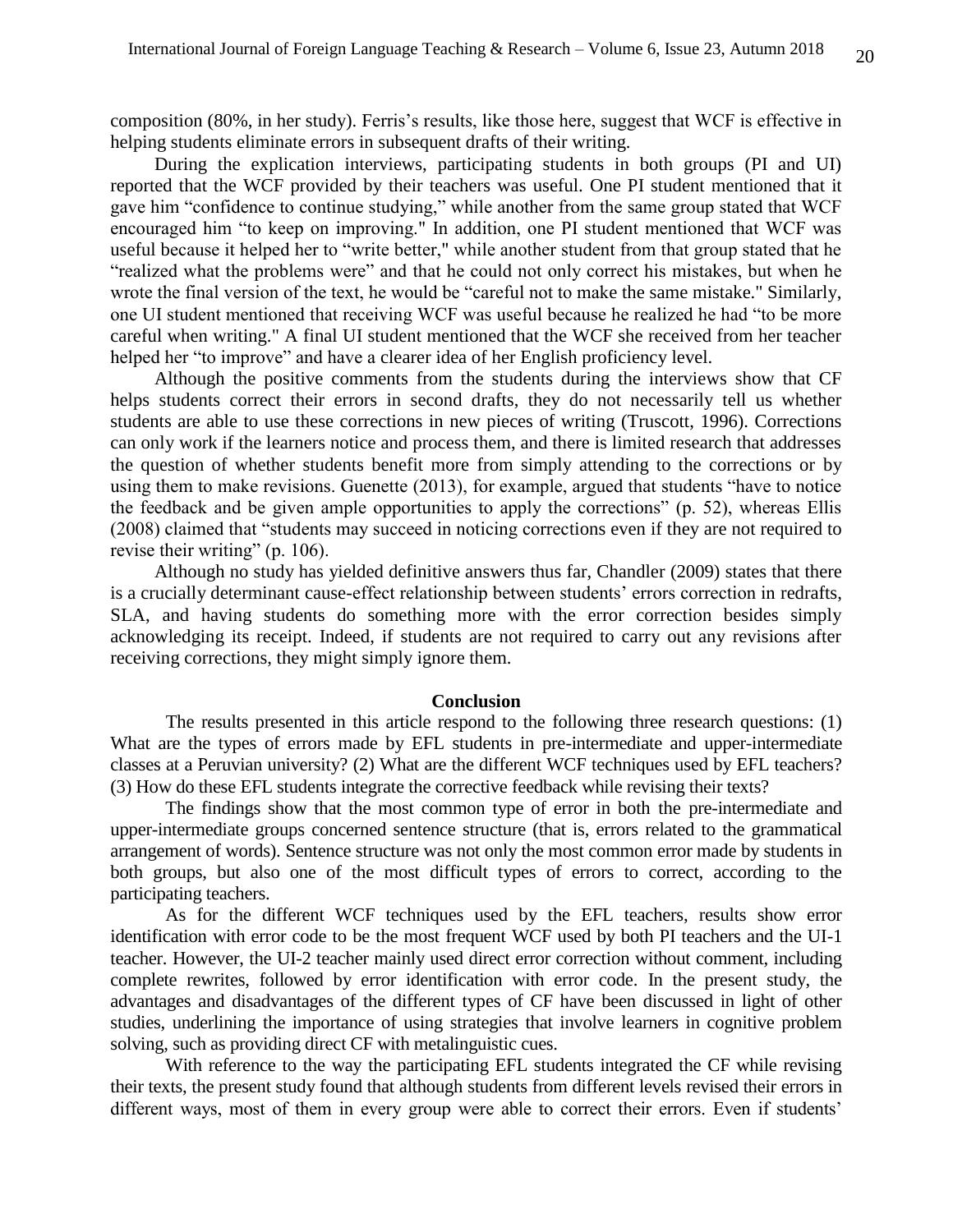revisions do not necessarily tell us whether they are able to use the CF in new pieces of writing, having students do something with the error correction besides simply receiving it is crucial to linguistic development.

#### **References**

 Alijaafreh, A. & Lantolf, J. (1994). Negative feedback as regulation and second language learning in the zone of proximal development. *The Modern Language Journal, 78*, 465-483.

 Ammar, A., Daigle, D., & Lefrancois, P. (2016). La retroaction corrective ecrite dans lenseignement du francais au Quebec: Effects du type de erreurs, du profil de l apprenant, du contexte dapprentissage et de l ordre d enseignement. In: Rapport de recherche de i Action concertee sur l ecriture, Quebec: Fonds de recherche du Quebec Societe et Culture (FRQSC).

Chandler, J. (2009). Response to Truscott. *Journal of Second Language Writing, 18* 57- 58.

Ellis, R. (2008). A typology of written corrective feedback types. *ELT Journal, 63*, 97- 107.

Ferris, D. R. (2006). Does error feedback help student writers? New evidence on the short- and long-term effects of written error correction. In K. Hyland  $&$  F. Hyland (Eds.), *Feedback in second language writing* Cambridge, England: Cambridge University Press.

 Ferris, D. R. (2010). Second Language Writing Research and Written Corrective Feedback in SLA: Intersections and Practical Applications. *Studies in Second Language Acquisition, 32*(2), 181-201.

Furneaux, C., Paran, A., & Fairfax, B. (2007). Teacher stance as reflected in feedback on student writing: An empirical study of secondary school teachers in five countries. *International Review of Applied Linguistics in Language Teaching, 45*(69-94).

Gass, S., & Selinker, L. (2001). *Second language acquisition*. Mahwah, NJ: Erlbaum.

Guénette, D. (2009). *The cyberscript project : A mixed-method study of preservice ESL teachers' corrective feedback beliefs and practices.* (Ph.D. Thesis), McGill University,

Guénette, D. (2010). *The Cyberscript Project: A Mixed-method Study of Pre-service ESL Teachers' Corrective Feedback Beliefs and Practices.* (Doctoral Dissertation), McGill University,

Guénette, D., & Lyster, R. (2013). Written Corrective Feedback and Its Challenges for Pre-Service ESL Teachers. *The Canadian Modern Language Review / La revue canadienne des langues vivantes University of Toronto Press, 69*(2), 1229-1153.

Guénette, D., & Lyster, R. (2013). The Written corrective feedback practices of preservice ESL teachers. *La revue canadienne des langues vivantes, 69*, 1-25.

Harklau, L. (2002). The role of writing in classroom second language acquisition. *Journal of Second Language Writing, 11*, 329–350.

Hyland, F. (2010). Future Directions in Feedback on Second Language Writing: Overview and Research Agenda. *International Journal of English Studies, 10*(2), 171-182.

Kormos, J. (2012). The role of individual differences in L2 writing. *Journal of Second Language Writing, 21*(4), 390-403.

Lee, I. (2013). Implementing Innovative Feedback Approaches in English as a Foreign Language Contexts through University-School Collaboration. *Journal of Education for Teaching: International Research and Pedagogy, 39*(5), 602-605.

Lightbown, P., & Spada, N. (2013). *How languages are learned*. New York: Oxford University Press.